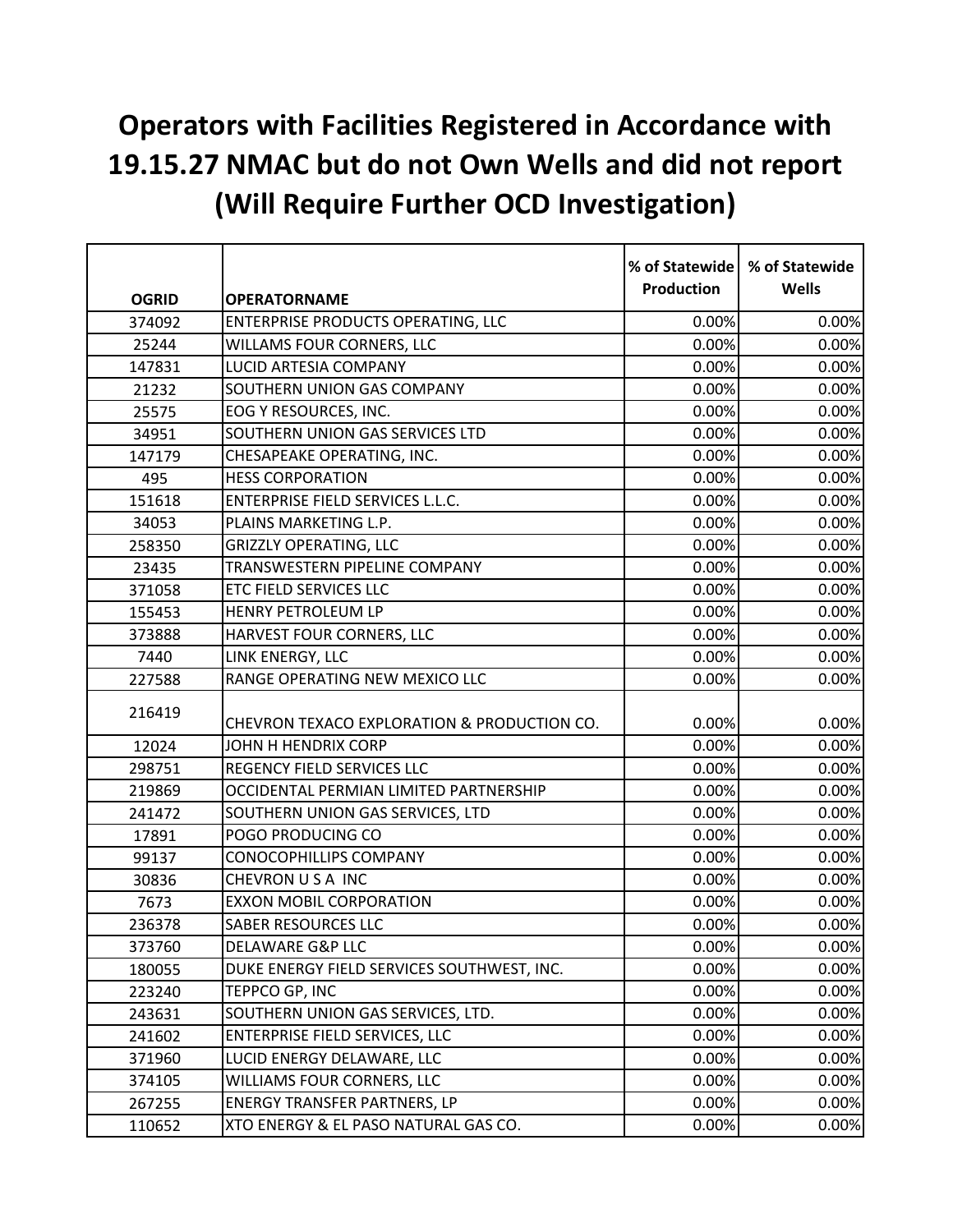| 220420 | ARENA RESOURCES, INC                     | 0.00% | 0.00% |
|--------|------------------------------------------|-------|-------|
| 237265 | LEGACY RESERVES, LP                      | 0.00% | 0.00% |
| 245764 | <b>HESS CORPORATION</b>                  | 0.00% | 0.00% |
| 5097   | CONOCO INC                               | 0.00% | 0.00% |
| 14591  | MERIT ENERGY COMPANY, LLC                | 0.00% | 0.00% |
| 5073   | CONOCO INC                               | 0.00% | 0.00% |
| 99834  | POGO PRODUCING CO                        | 0.00% | 0.00% |
| 242939 | HOLLY ENERGY PARTNERS, LP                | 0.00% | 0.00% |
| 240911 | PLAINS PIPELINE, L.P.                    | 0.00% | 0.00% |
| 229153 | DCP MIDSTREAM L.P.                       | 0.00% | 0.00% |
| 186838 | TEXLAND PETROLEUM LP                     | 0.00% | 0.00% |
| 314437 | DELAWARE BASIN MIDSTREAM, LLC            | 0.00% | 0.00% |
| 329657 | COTTON DRAW MIDSTREAM, L.L.C             | 0.00% | 0.00% |
| 270047 | DCP MIDSTREAM                            | 0.00% | 0.00% |
| 266998 | <b>ENTERPRISE PRODUCTS OPERATING LLC</b> | 0.00% | 0.00% |
| 269324 | LINN OPERATING, LLC.                     | 0.00% | 0.00% |
| 295943 | ANADARKO E&P ONSHORE LLC                 | 0.00% | 0.00% |
| 276979 | EL PASO CGP COMPANY                      | 0.00% | 0.00% |
| 713291 | PLAINS PIPELINE, LP                      | 0.00% | 0.00% |
| 194503 | <b>BEELINE GAS SYSTEMS</b>               | 0.00% | 0.00% |
| 155615 | NADEL AND GUSSMAN PERMIAN, LLC           | 0.00% | 0.00% |
| 120782 | WPX ENERGY PRODUCTION, LLC               | 0.00% | 0.00% |
| 230164 | CELERO ENERGY, LP                        | 0.00% | 0.00% |
| 227828 | DCP MIDSTREAM, L.P.                      | 0.00% | 0.00% |
| 210752 | <b>DUKE ENERGY</b>                       | 0.00% | 0.00% |
| 239944 | CIMAREX ENERGY CO. OF COLORADO           | 0.00% | 0.00% |
| 19174  | RICE OPERATING COMPANY                   | 0.00% | 0.00% |
| 30120  | <b>HESS CORPORATION - OIL</b>            | 0.00% | 0.00% |
| 25561  | YATES PET CORP                           | 0.00% | 0.00% |
| 2799   | <b>BRECK OPERATING CORP</b>              | 0.00% | 0.00% |
| 8503   | PNM GAS SERVICES                         | 0.00% | 0.00% |
| 15422  | <b>APACHE CORP</b>                       | 0.00% | 0.00% |
| 15878  | NEW MEXICO SALT WATER DISPOSAL COMPANY   | 0.00% | 0.00% |
| 16482  | <b>OLSEN ENERGY INC</b>                  | 0.00% | 0.00% |
| 15025  | DEVON ENERGY OPERATING COMPANY LP        | 0.00% | 0.00% |
| 15126  | MOBIL PIPELINE COMPANY                   | 0.00% | 0.00% |
| 8041   | FOREST OIL CORPORATION                   | 0.00% | 0.00% |
| 75383  | JOHN H HENDRIX CORPORATION               | 0.00% | 0.00% |
| 17909  | POLARIS PRODUCTION CORP                  | 0.00% | 0.00% |
| 20667  | SHELL PIPELINE CORPORATION               | 0.00% | 0.00% |
| 236014 | LATIGO PETROLEUM, INC                    | 0.00% | 0.00% |
| 241401 | TORCH ENERGY SERVICES, INC.              | 0.00% | 0.00% |
| 247128 | CELERO ENERGY II, LP                     | 0.00% | 0.00% |
| 250263 | SOUTHERN UNION GAS SERVICES LTD          | 0.00% | 0.00% |
| 224903 | FRONTIER FIELD SERVICES, LLC             | 0.00% | 0.00% |
| 229025 | <b>ENERGEN RESOURCES CORP</b>            | 0.00% | 0.00% |
| 231735 | PLAINS PIPELINE, LP                      | 0.00% | 0.00% |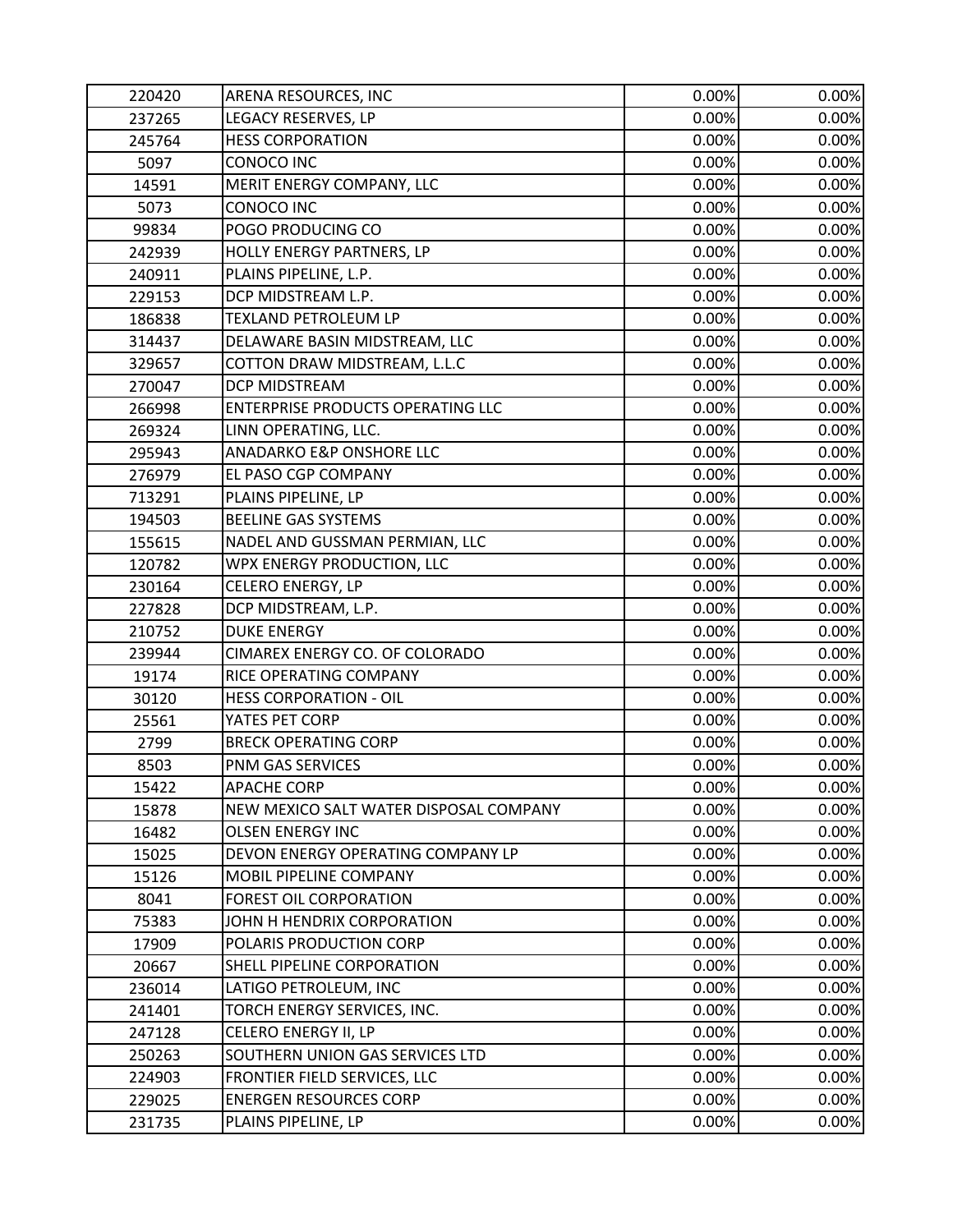| 231749 | PLAINS MARKETING, LP                 | 0.00% | 0.00% |
|--------|--------------------------------------|-------|-------|
| 232399 | ENTERPRISE PRODUCTS OPERATING LP     | 0.00% | 0.00% |
| 150628 | PURE RESOURCES, LP                   | 0.00% | 0.00% |
| 157220 | POGO PRODUCING CO                    | 0.00% | 0.00% |
| 183274 | <b>FASKEN OIL &amp; RANCH LTD</b>    | 0.00% | 0.00% |
| 162928 | <b>ENERGEN RESOURCES CORPORATION</b> | 0.00% | 0.00% |
| 160825 | BC OPERATING, INC.                   | 0.00% | 0.00% |
| 190963 | <b>EXCO RESOURCES INC</b>            | 0.00% | 0.00% |
| 703107 | LUCID ENERGY DELAWARE, LLC           | 0.00% | 0.00% |
| 704684 | WILLIAMS FOUR CORNERS, LLC           | 0.00% | 0.00% |
| 704981 | DCP OPERATING COMPANY LP             | 0.00% | 0.00% |
| 311324 | EL PASO NATURAL GAS COMPANY LLC      | 0.00% | 0.00% |
| 313040 | REGENCY FIELD SERVICES LLC           | 0.00% | 0.00% |
| 321825 | CONOCOPHILLIPS CO.                   | 0.00% | 0.00% |
| 329302 | ENLINK DELAWARE CRUDE PIPELINE, LLC  | 0.00% | 0.00% |
| 277930 | NEW MEXICO GAS COMPANY, INC.         | 0.00% | 0.00% |
| 278421 | HOLLY TRANSPORTATION, LLC            | 0.00% | 0.00% |
| 273222 | <b>GREAT LAKES PET. TRANS. LLC</b>   | 0.00% | 0.00% |
| 288151 | HOLLY TRANSPORATON, LLC              | 0.00% | 0.00% |
| 286911 | REMUDA ENERGY TRANSPORTATION, LLC    | 0.00% | 0.00% |
| 291791 | WESTERN REFINING PIPELINE COMPANY    | 0.00% | 0.00% |
| 281431 | FRONTIER FIELD SERVICES, LLC         | 0.00% | 0.00% |
| 277558 | LIME ROCK RESOURCES II-A, L.P.       | 0.00% | 0.00% |
| 322215 | ETC FIELD SERVICES LLC               | 0.00% | 0.00% |
| 318074 | <b>BRIDGER LOGISTICS, LLC</b>        | 0.00% | 0.00% |
| 303900 | MEMORIAL PRODUCTION OPERATING, LLC   | 0.00% | 0.00% |
| 370182 | JUNIPER TANKS, LLC                   | 0.00% | 0.00% |
| 705987 | DCP OPERATING COMPANY LP             | 0.00% | 0.00% |
| 373240 | WHIPTAIL MIDSTREAM LLC               | 0.00% | 0.00% |
| 191168 | <b>KEY ENERGY SERVICES, INC</b>      | 0.00% | 0.00% |
| 191203 | <b>COMPRESSOR SYSTEMS INC</b>        | 0.00% | 0.00% |
| 189906 | TEXLAND PETROLEUM HOBBS,LLC          | 0.00% | 0.00% |
| 195739 | PLAINS PIPELINE, L.P.                | 0.00% | 0.00% |
| 174238 | <b>ENTERPRISE CRUDE OIL LLC</b>      | 0.00% | 0.00% |
| 171297 | MARJO OPERATING CO., INC.            | 0.00% | 0.00% |
| 158919 | <b>TURRENTINE OIL &amp; GAS INC</b>  | 0.00% | 0.00% |
| 146693 | CEI PETROLEUM INC                    | 0.00% | 0.00% |
| 131994 | FOUR STAR OIL & GAS CO               | 0.00% | 0.00% |
| 124440 | <b>HESS CORPORATION</b>              | 0.00% | 0.00% |
| 96694  | <b>OXY USA INC</b>                   | 0.00% | 0.00% |
| 148967 | SAGA PETROLEUM LIMITED LIABILITY CO. | 0.00% | 0.00% |
| 148381 | MISSION RESOURCES CORPORATION        | 0.00% | 0.00% |
| 231227 | <b>ENTERPRISE PRODUCTS OPERATING</b> | 0.00% | 0.00% |
| 225243 | HORSESHOE OPERATING INC.             | 0.00% | 0.00% |
| 225342 | CONOCOPHILLIPS COMPANY               | 0.00% | 0.00% |
| 227001 | LATIGO PETROLEUM, INC.               | 0.00% | 0.00% |
| 227103 | PLATINUM EXPLORATION INC             | 0.00% | 0.00% |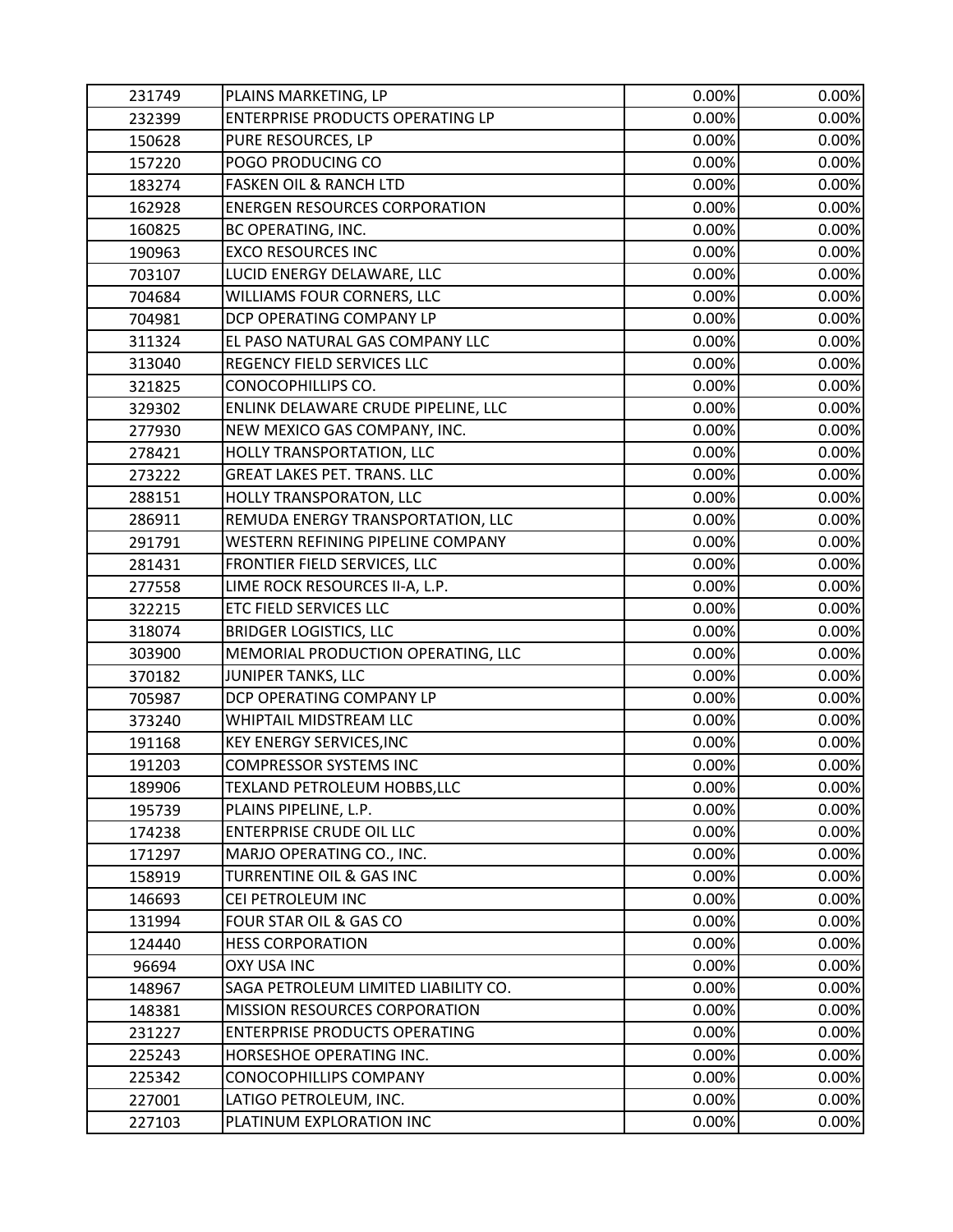| 226574 | <b>WILLIAMS FOUR CORNERS</b>                 | 0.00% | 0.00% |
|--------|----------------------------------------------|-------|-------|
| 226634 | RANGE OPERATING NEW MEXICO INC               | 0.00% | 0.00% |
| 214984 | PLAINS MARKETING, L.P.                       | 0.00% | 0.00% |
| 219138 | CONOCOPHILLIPS CO.                           | 0.00% | 0.00% |
| 258462 | NADEL AND GUSSMAN HEYCO, LLC                 | 0.00% | 0.00% |
| 252496 | SHERIDAN PRODUCTION COMPANY, LLC             | 0.00% | 0.00% |
| 247441 | <b>OCCIDENTAL PERMIAN LTD</b>                | 0.00% | 0.00% |
| 246564 | DYNEGY MIDSTREAM SERVICES, L.P.              | 0.00% | 0.00% |
| 246804 | <b>QUEST CHEROKEE, LLC</b>                   | 0.00% | 0.00% |
| 237788 | PLANTATION OPERATING LLC                     | 0.00% | 0.00% |
| 233935 | <b>CHESAPEAKE ENERGY CORP</b>                | 0.00% | 0.00% |
| 233545 | <b>BOLD ENERGY, L.P.</b>                     | 0.00% | 0.00% |
| 22507  | <b>EQUILON ENTERPRISES LLC</b>               | 0.00% | 0.00% |
| 42614  | <b>APACHE CORP</b>                           | 0.00% | 0.00% |
| 56697  | CONOCOPHILLIPS & ATOFINA PETROCHEMICALS, INC | 0.00% | 0.00% |
| 67317  | FOREST OIL CORPORATION                       | 0.00% | 0.00% |
| 73564  | <b>CHEVRON MIDCONTINENT LP</b>               | 0.00% | 0.00% |
| 74572  | DOYLE HARTMAN                                | 0.00% | 0.00% |
| 41421  | HESS CORP & TEXACO PROD INC                  | 0.00% | 0.00% |
| 33995  | <b>CONOCO PHILLIPS COMPANY</b>               | 0.00% | 0.00% |
| 34945  | KINDER MORGAN CO2 CO. LP                     | 0.00% | 0.00% |
| 25773  | DOMINION OKLAHOMA TEXAS EXPL. & PROD INC     | 0.00% | 0.00% |
| 31902  | <b>GIANT INDUSTRIES INC</b>                  | 0.00% | 0.00% |
| 1009   | ARCO PIPELINE CO                             | 0.00% | 0.00% |
| 806    | ANADARKO PET. CORP.                          | 0.00% | 0.00% |
| 4115   | <b>CHAPARRAL ENERGY LLC</b>                  | 0.00% | 0.00% |
| 3019   | <b>BTA OIL PRODUCERS</b>                     | 0.00% | 0.00% |
| 5689   | DAKOTA RESOURCES INC                         | 0.00% | 0.00% |
| 6473   | <b>DOYLE HARTMAN</b>                         | 0.00% | 0.00% |
| 12807  | KOCH EXPLORATION COMPANY, LLC                | 0.00% | 0.00% |
| 14538  | BURLINGTON RESOURCES OIL & GAS COMPANY LP    | 0.00% | 0.00% |
| 14021  | <b>MARATHON OIL CO</b>                       | 0.00% | 0.00% |
| 17643  | PHILLIPS PETROLEUM CO                        | 0.00% | 0.00% |
| 15681  | <b>NAVAJO PIPELINE</b>                       | 0.00% | 0.00% |
| 15742  | NEARBURG PRODUCING CO                        | 0.00% | 0.00% |
| 16189  | NORTHWEST PIPELINE COMPANY                   | 0.00% | 0.00% |
| 16314  | O'NEIL PROPERTIES LTD                        | 0.00% | 0.00% |
| 17654  | PHILLIPS PETROLEUM CO NW                     | 0.00% | 0.00% |
| 17526  | PETROLEUM PRODUCTION MANAGEMENT INC          | 0.00% | 0.00% |
| 15445  | EOG M RESOURCES, INC.                        | 0.00% | 0.00% |
| 14007  | <b>MARALO LLC</b>                            | 0.00% | 0.00% |
| 7134   | <b>ELK ENERGY CORP</b>                       | 0.00% | 0.00% |
| 7057   | EL PASO NATURAL GAS CO                       | 0.00% | 0.00% |
| 8359   | <b>GP II ENERGY INC</b>                      | 0.00% | 0.00% |
| 9102   | <b>GLEN PLEMONS</b>                          | 0.00% | 0.00% |
| 6920   | EL PASO NAT GAS AND NAT GAS PIPELINE OF AM   | 0.00% | 0.00% |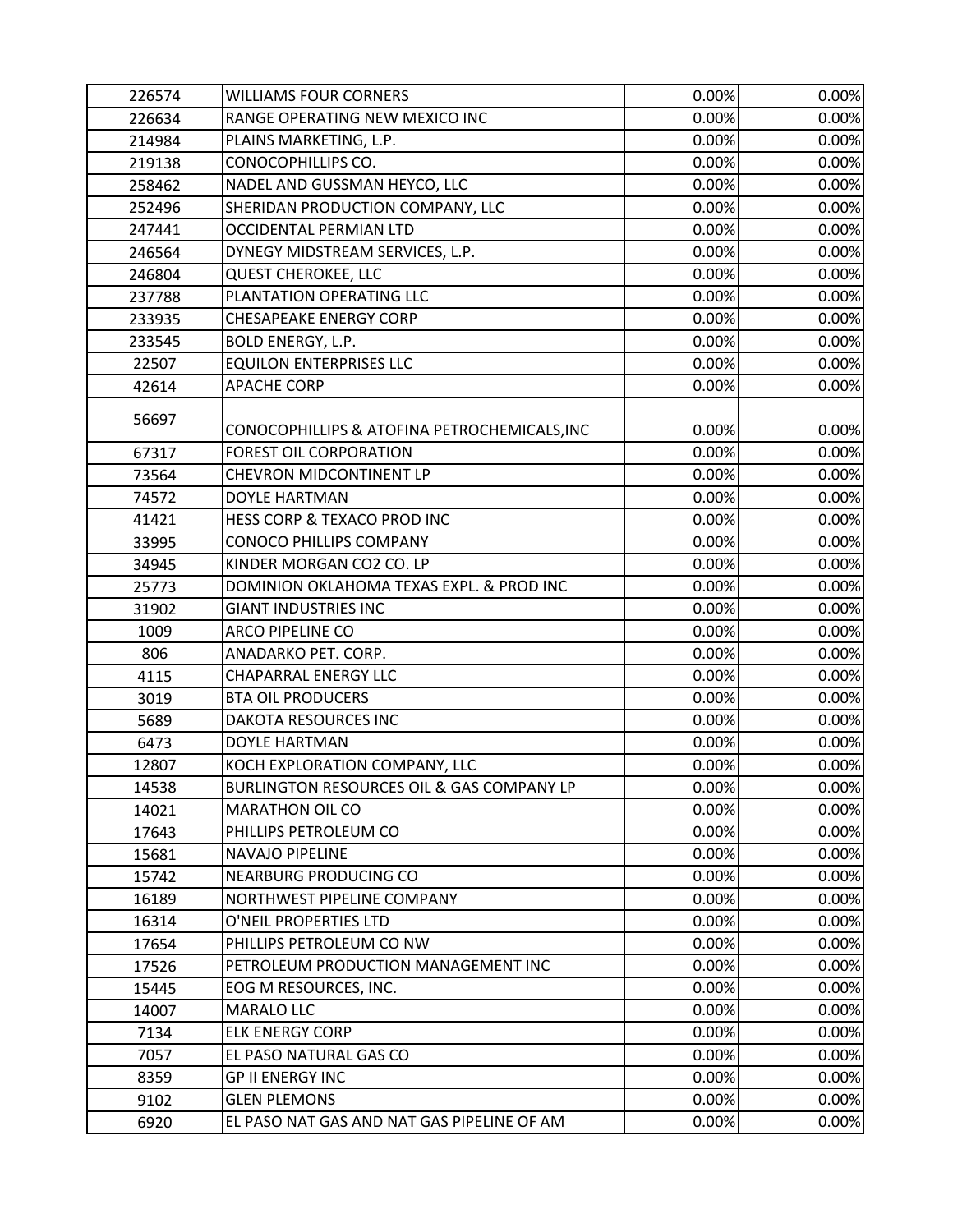| 3855   | CECIL LEE'S CO                         | 0.00% | 0.00% |
|--------|----------------------------------------|-------|-------|
| 4708   | <b>CLAYTON INVESTMENT CO</b>           | 0.00% | 0.00% |
| 3002   | <b>BTA OIL PRODUCERS</b>               | 0.00% | 0.00% |
| 3292   | C E LARUE & B M MUNCY JR               | 0.00% | 0.00% |
| 962    | <b>ARCH PETROLEUM INC</b>              | 0.00% | 0.00% |
| 990    | <b>ARCO PERMIAN</b>                    | 0.00% | 0.00% |
| 1872   | BC & D OIL & GAS CORP                  | 0.00% | 0.00% |
| 1271   | <b>ATLANTIC RICHFIELD CO</b>           | 0.00% | 0.00% |
| 2702   | <b>BP EXPLORATION INC</b>              | 0.00% | 0.00% |
| 31971  | GPM GAS COMPANY, LLC                   | 0.00% | 0.00% |
| 33726  | OXY USA INC - OIL                      | 0.00% | 0.00% |
| 30163  | BP AMERICA INC                         | 0.00% | 0.00% |
| 34345  | RAY WESTAL OPER                        | 0.00% | 0.00% |
| 41435  | <b>HESS CORPORATION</b>                | 0.00% | 0.00% |
| 41452  | <b>HESS CORPORATION</b>                | 0.00% | 0.00% |
| 99165  | <b>CONOCOPHILLIPS COMPANY</b>          | 0.00% | 0.00% |
| 99210  | CONOCOPHILLIPS COMPANY                 | 0.00% | 0.00% |
| 73368  | <b>APACHE CORPORATION</b>              | 0.00% | 0.00% |
| 37480  | EOTT ENERGY PIPELINE LP                | 0.00% | 0.00% |
| 100713 | PUBLIC SERVICE CO OF NM                | 0.00% | 0.00% |
| 109937 | SOUTHWEST ROYALTIES INC                | 0.00% | 0.00% |
| 114535 | TRANSWESTERN PIPELINE CO               | 0.00% | 0.00% |
| 114552 | TRANSWESTERN PIPELINE CO               | 0.00% | 0.00% |
| 114568 | TRANSWESTERN PIPELINE CO               | 0.00% | 0.00% |
| 59440  | DAKOTA RESOURCES INC                   | 0.00% | 0.00% |
| 63499  | EL PASO NATURAL GAS CO                 | 0.00% | 0.00% |
| 64283  | <b>EOG RESOURCES</b>                   | 0.00% | 0.00% |
| 64377  | EOG REOSURCES & MURCHISON O&G          | 0.00% | 0.00% |
| 42632  | <b>APACHE CORPORATION</b>              | 0.00% | 0.00% |
| 42920  | POGO PRODUCING COMPANY                 | 0.00% | 0.00% |
| 50239  | <b>BUREAU OF LAND MANAGEMENT</b>       | 0.00% | 0.00% |
| 54186  | CHEVRON USA INC                        | 0.00% | 0.00% |
| 54380  | CHEVRON USA PRODUCTION COMPANY         | 0.00% | 0.00% |
| 56586  | CONOCO INC                             | 0.00% | 0.00% |
| 84908  | <b>LLANO INC</b>                       | 0.00% | 0.00% |
| 86997  | <b>MARATHON OIL CO</b>                 | 0.00% | 0.00% |
| 87006  | <b>MARATHON OIL CO</b>                 | 0.00% | 0.00% |
| 88722  | JACK L MCCLELLAN                       | 0.00% | 0.00% |
| 89247  | MCELVAIN ENERGY, INC.                  | 0.00% | 0.00% |
| 90341  | BURLINGTON RESOURCES OIL AND GAS CO LP | 0.00% | 0.00% |
| 96681  | OXY CITIES SERVICE NGL INC             | 0.00% | 0.00% |
| 22628  | TEXAS NEW MEXICO PIPELINE CO           | 0.00% | 0.00% |
| 23148  | <b>TIPPERARY OIL &amp; GAS CORP</b>    | 0.00% | 0.00% |
| 24896  | <b>WESTERN GAS PROCESSING</b>          | 0.00% | 0.00% |
| 21778  | SUNOCO INC (R&M)                       | 0.00% | 0.00% |
| 22351  | TEXACO EXPLORATION & PRODUCTION INC    | 0.00% | 0.00% |
| 22438  | <b>TEXACO PIPELINE INC</b>             | 0.00% | 0.00% |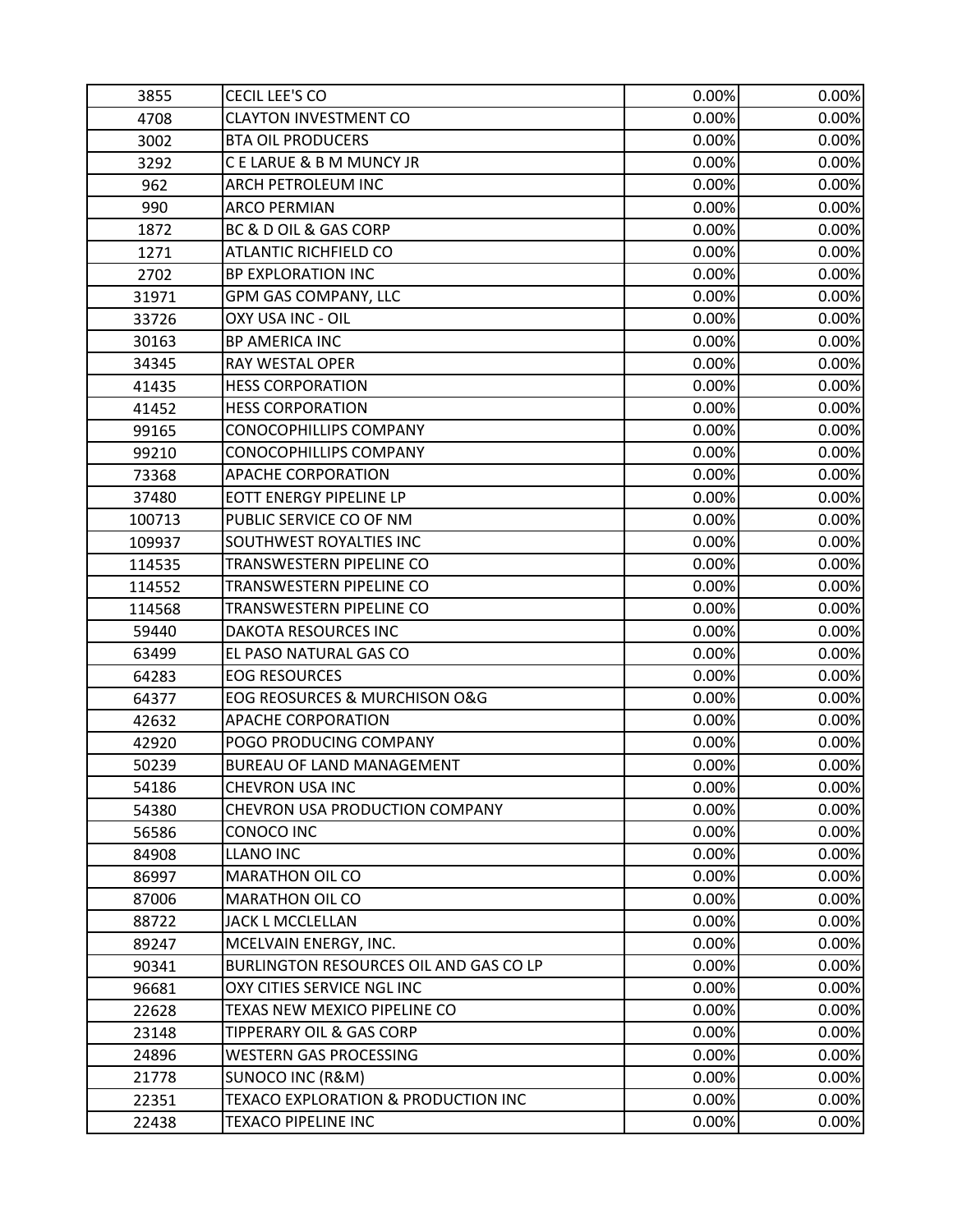| 21214  | SOUTHERN UNION EXPLORATION CO           | 0.00% | 0.00% |
|--------|-----------------------------------------|-------|-------|
| 21333  | SOUTHWEST PRODUCTION CO                 | 0.00% | 0.00% |
| 18053  | PRIDE PIPELINE CO                       | 0.00% | 0.00% |
| 17805  | PLAINS PETROLEUM OPER CO                | 0.00% | 0.00% |
| 20054  | SAGE ENERGY CO                          | 0.00% | 0.00% |
| 19513  | ROC ENERGY INC                          | 0.00% | 0.00% |
| 20759  | SHOREHAM PIPELINE CO.                   | 0.00% | 0.00% |
| 20787  | SID RICHARDSON CARBON & GASOLINE CO     | 0.00% | 0.00% |
| 20632  | SHELL OIL CO                            | 0.00% | 0.00% |
| 233610 | <b>DABB ENERGY COMPANY</b>              | 0.00% | 0.00% |
| 232818 | <b>SUNDOWN ENERGY LP</b>                | 0.00% | 0.00% |
| 233396 | <b>ENTERPRISE FIELD SERVICES, LLC</b>   | 0.00% | 0.00% |
| 234165 | <b>READ &amp; STEVENS</b>               | 0.00% | 0.00% |
| 237722 | CENTURION PIPELINE L.P.                 | 0.00% | 0.00% |
| 236790 | <b>XOG OPERATING LLC</b>                | 0.00% | 0.00% |
| 236992 | FRONTIER FIELD SERVICES, LLC            | 0.00% | 0.00% |
| 237157 | NEW MEXICO SALT WATER DISPOSAL CO., INC | 0.00% | 0.00% |
| 238258 | <b>TARGA RESOURCES INC</b>              | 0.00% | 0.00% |
| 238851 | EL PASO NATURAL GAS                     | 0.00% | 0.00% |
| 238986 | <b>GIANT PIPELINE COMPANY</b>           | 0.00% | 0.00% |
| 240761 | MID AMERICA PIPLINE COMPANY LLC         | 0.00% | 0.00% |
| 241908 | TEXAS REEXPLORATION OPERATING, L.C.     | 0.00% | 0.00% |
| 245146 | <b>CHESAPEAK OPERATING</b>              | 0.00% | 0.00% |
| 247049 | EL PASO NATURAL GAS COMPANY             | 0.00% | 0.00% |
| 246624 | DCP MIDSTREAM, LP                       | 0.00% | 0.00% |
| 247479 | <b>WILLIAMS FOUR CORNERS</b>            | 0.00% | 0.00% |
| 248664 | PLAINS PIPELINE, L.P.                   | 0.00% | 0.00% |
| 246485 | DCP MIDSTREAM, LP                       | 0.00% | 0.00% |
| 256965 | <b>XTO ENERGY, INC</b>                  | 0.00% | 0.00% |
| 257154 | CHESAPEAKE OPERATING, INC.              | 0.00% | 0.00% |
| 224739 | YATES PETROLEUM CORPORATION             | 0.00% | 0.00% |
| 224872 | FRONTIER FIELD SERVICES, LLC            | 0.00% | 0.00% |
| 223149 | POGO PRODUCING COMPANY                  | 0.00% | 0.00% |
| 219012 | EL PASO FIELD SERVICES, L.P.            | 0.00% | 0.00% |
| 219244 | BLUE RIDGE RESOURCES, LLC               | 0.00% | 0.00% |
| 219265 | <b>BP AMERICA</b>                       | 0.00% | 0.00% |
| 214766 | LOCO HILLS GSF, LTD                     | 0.00% | 0.00% |
| 216387 | PURE RESOURCES, L.P.                    | 0.00% | 0.00% |
| 215758 | PECOS PRODUCTION COMPANY                | 0.00% | 0.00% |
| 230930 | <b>COG OPERATING LLC</b>                | 0.00% | 0.00% |
| 230197 | PLAINS ALL AMERICAN PIPELINE            | 0.00% | 0.00% |
| 230359 | <b>CONOCO PHILLIPS</b>                  | 0.00% | 0.00% |
| 144792 | <b>WESTTEX 66 PIPELINE CO</b>           | 0.00% | 0.00% |
| 143000 | <b>COOPER CATTLE</b>                    | 0.00% | 0.00% |
| 139036 | WISER OIL CO                            | 0.00% | 0.00% |
| 120777 | WILLIAMS PRODUCTION COMPANY             | 0.00% | 0.00% |
| 122067 | <b>HARVEY E YATES</b>                   | 0.00% | 0.00% |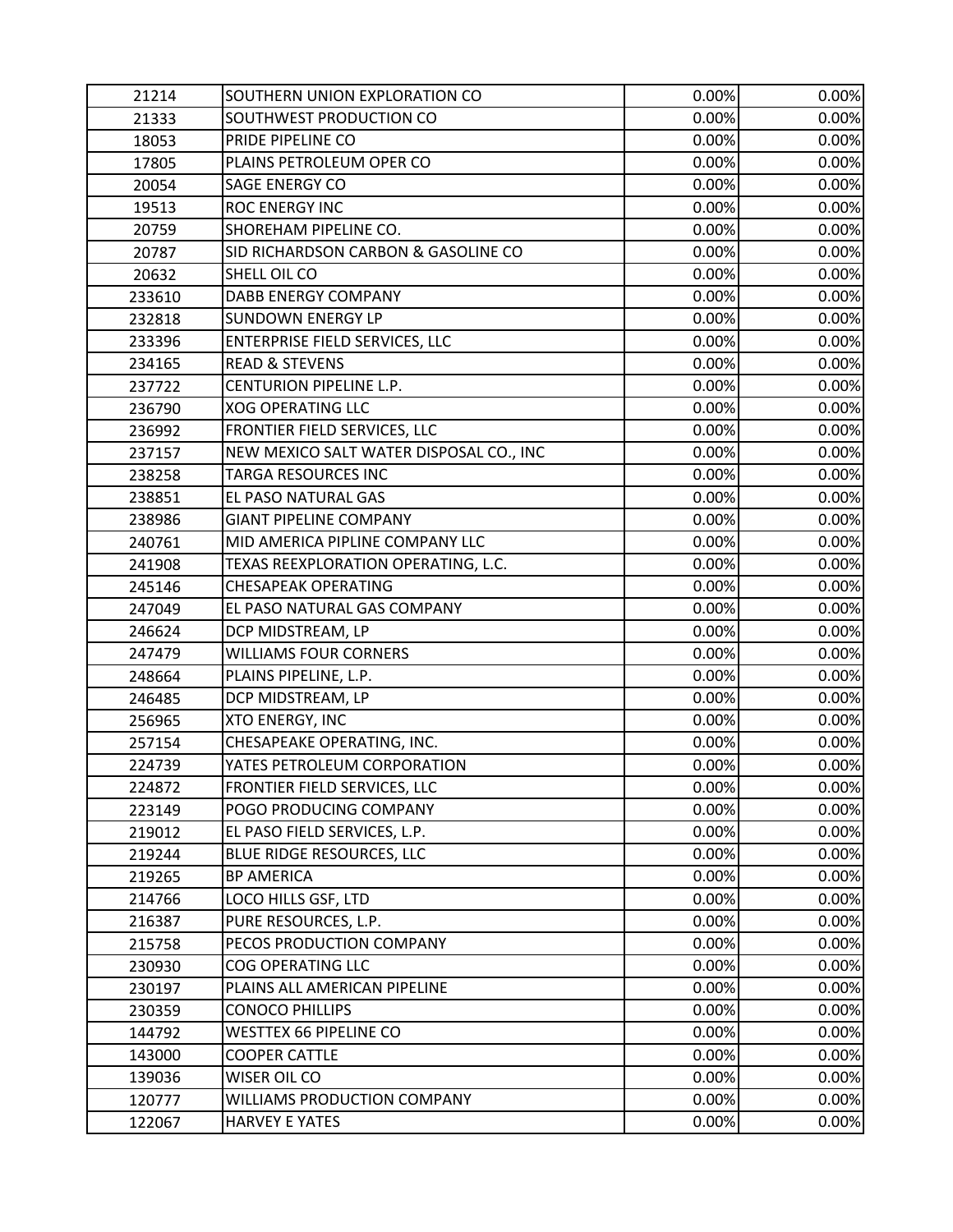| 123313 | MCCLURE OIL COMPANY                   | 0.00% | 0.00% |
|--------|---------------------------------------|-------|-------|
| 123807 | YATES PETROLEUM CORPORATION           | 0.00% | 0.00% |
| 136025 | DEVON ENERGY OPERATING CORP           | 0.00% | 0.00% |
| 127292 | <b>QUESTAR ENERGY</b>                 | 0.00% | 0.00% |
| 127951 | COASTAL MANAGEMENT CORP               | 0.00% | 0.00% |
| 149052 | ELM RIDGE EXPLORATION COMPANY LLC     | 0.00% | 0.00% |
| 149130 | WILLIAMS FOUR CORNERS, LLC            | 0.00% | 0.00% |
| 152025 | KEVIN O. BUTLER & ASSOCIATES, INC.    | 0.00% | 0.00% |
| 152031 | <b>APACHE CANYON TRAILS</b>           | 0.00% | 0.00% |
| 153135 | DUKE ENERGY TRANSPORT & TRADING CO    | 0.00% | 0.00% |
| 153276 | GRB PROPERTIES, INC.                  | 0.00% | 0.00% |
| 153582 | OXY USA INC.                          | 0.00% | 0.00% |
| 154253 | PINNACLE NATURAL GAS                  | 0.00% | 0.00% |
| 159156 | RICHARDSON OPERATING COMPANY          | 0.00% | 0.00% |
| 159160 | VERSADO GAS PROCESSORS, LLC           | 0.00% | 0.00% |
| 158124 | RICE OPERATING COMPANY                | 0.00% | 0.00% |
| 157633 | AMERADA HESS CORPORATION              | 0.00% | 0.00% |
| 171765 | <b>GPSIMS</b>                         | 0.00% | 0.00% |
| 172635 | FULFER OIL & CATTLE CO., LLC          | 0.00% | 0.00% |
| 184860 | MELROSE OPERATING COMPANY             | 0.00% | 0.00% |
| 164070 | PALADIN ENERGY CORP                   | 0.00% | 0.00% |
| 169310 | ELM RIDGE EXPLORATION CO.LTD          | 0.00% | 0.00% |
| 171052 | PLAYA MINERALS & ENERGY INC           | 0.00% | 0.00% |
| 166111 | DEVON ENERGY PRODUCTION CO.           | 0.00% | 0.00% |
| 210510 | LOURAY OIL COMPANY, LLC               | 0.00% | 0.00% |
| 202804 | <b>HOLLY ENERGY INC</b>               | 0.00% | 0.00% |
| 205109 | OIL DEVELOPMENT CO OF TEXAS           | 0.00% | 0.00% |
| 195976 | EL PASO NATURAL GAS COMPANY           | 0.00% | 0.00% |
| 194173 | <b>WILLIAMS FIELD SERVICES</b>        | 0.00% | 0.00% |
| 194849 | PETROHAWK OPERATING COMPANY           | 0.00% | 0.00% |
| 195466 | <b>CITY OF HOBBS</b>                  | 0.00% | 0.00% |
| 195477 | TWO STATE TANK RENTAL INC             | 0.00% | 0.00% |
| 189071 | PURE RESOURCES LP                     | 0.00% | 0.00% |
| 185433 | KENSON OPERATING COMPANY INC          | 0.00% | 0.00% |
| 186136 | CONOCO INC. & CONOCO GAS HOLDINGS LLC | 0.00% | 0.00% |
| 191598 | LG&E NATURAL G&P CO                   | 0.00% | 0.00% |
| 190667 | JOURNEY OPERATING LLC                 | 0.00% | 0.00% |
| 193407 | CONCHO RESOURCES, INC.                | 0.00% | 0.00% |
| 372713 | GIBSON ENERGY MARKETING, LLC          | 0.00% | 0.00% |
| 710567 | HILCORP SAN JUAN, LP                  | 0.00% | 0.00% |
| 373785 | SUMMIT MIDSTREAM PERMIAN, LLC         | 0.00% | 0.00% |
| 370177 | HESS CO2 RESOURCES LLC                | 0.00% | 0.00% |
| 372603 | <b>3BEAR FIELD SERVICES, LLC</b>      | 0.00% | 0.00% |
| 372311 | GOODNIGHT MIDSTREAM PERMIAN, LLC      | 0.00% | 0.00% |
| 372000 | POGO OIL & GAS OPERATING, INC         | 0.00% | 0.00% |
| 300097 | ARP PRODUCTION COMPANY, LLC           | 0.00% | 0.00% |
| 310025 | WESTERN REFINING PIPELINE, LLC        | 0.00% | 0.00% |